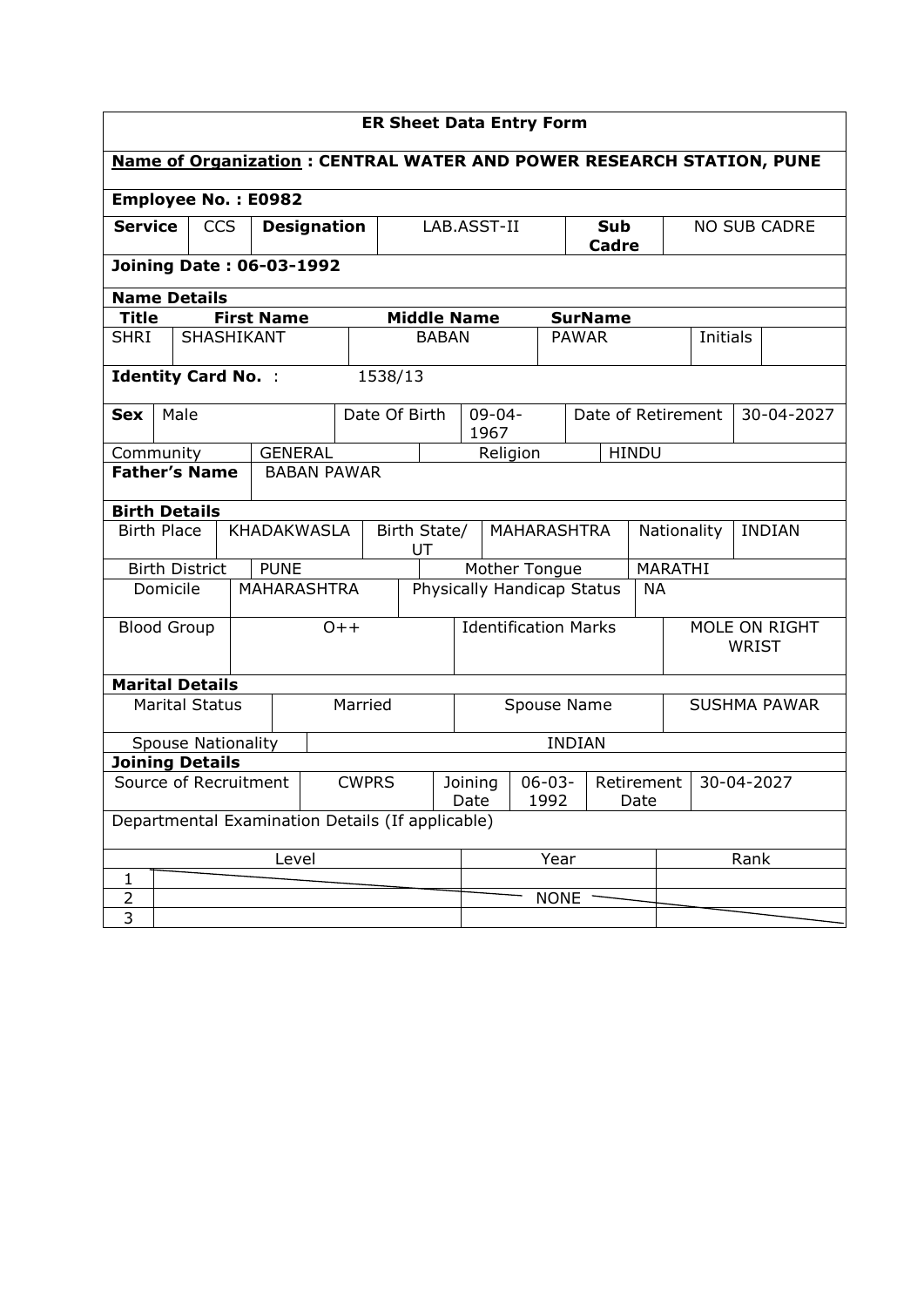| Remarks (if any)               |                  |             |              |              |
|--------------------------------|------------------|-------------|--------------|--------------|
| Languages known                |                  |             |              |              |
|                                | Name of Language | <b>Read</b> | <b>Write</b> | <b>Speak</b> |
| Indian Languages<br>1<br>Known | <b>ENGLISH</b>   | <b>YES</b>  | <b>YES</b>   | <b>YES</b>   |
| $\overline{2}$                 | <b>HINDI</b>     | <b>YES</b>  | <b>YES</b>   | <b>YES</b>   |
| 3                              | MARATHI          | <b>YES</b>  | <b>YES</b>   | <b>YES</b>   |
|                                |                  |             |              |              |
|                                |                  |             |              |              |
| Foreign Languages              |                  |             |              |              |
| Known                          |                  |             |              |              |
| 2                              |                  | NONE ·      |              |              |
| 3                              |                  |             |              |              |

## Details of deputation (if applicable)

| Name of the Office | Post held at that<br>time in parent office | Name of post<br>(selected for<br>deputation | Period of deputation |      |  |  |
|--------------------|--------------------------------------------|---------------------------------------------|----------------------|------|--|--|
|                    |                                            |                                             | Since                | From |  |  |
|                    | <b>NONE</b>                                |                                             |                      |      |  |  |

## Details of Foreign Visit

| SI.<br>No. | Place of Visit | Date of<br>visit | Post held at<br>that time | Whether it<br>is a<br>personal or<br>official visit | Details of visit |
|------------|----------------|------------------|---------------------------|-----------------------------------------------------|------------------|
|            |                | <b>NONE</b>      |                           |                                                     |                  |

## Transfer/Posting Detail (if applicable)

| Place                                                   | Period of posting |                  |  |  |  |  |  |
|---------------------------------------------------------|-------------------|------------------|--|--|--|--|--|
|                                                         | Since             | From             |  |  |  |  |  |
|                                                         |                   |                  |  |  |  |  |  |
| CENTRAL WATER AND<br>POWER RESEARCH<br>STATION, PUNE-24 | 06-03-1992        | <b>TILL DATE</b> |  |  |  |  |  |